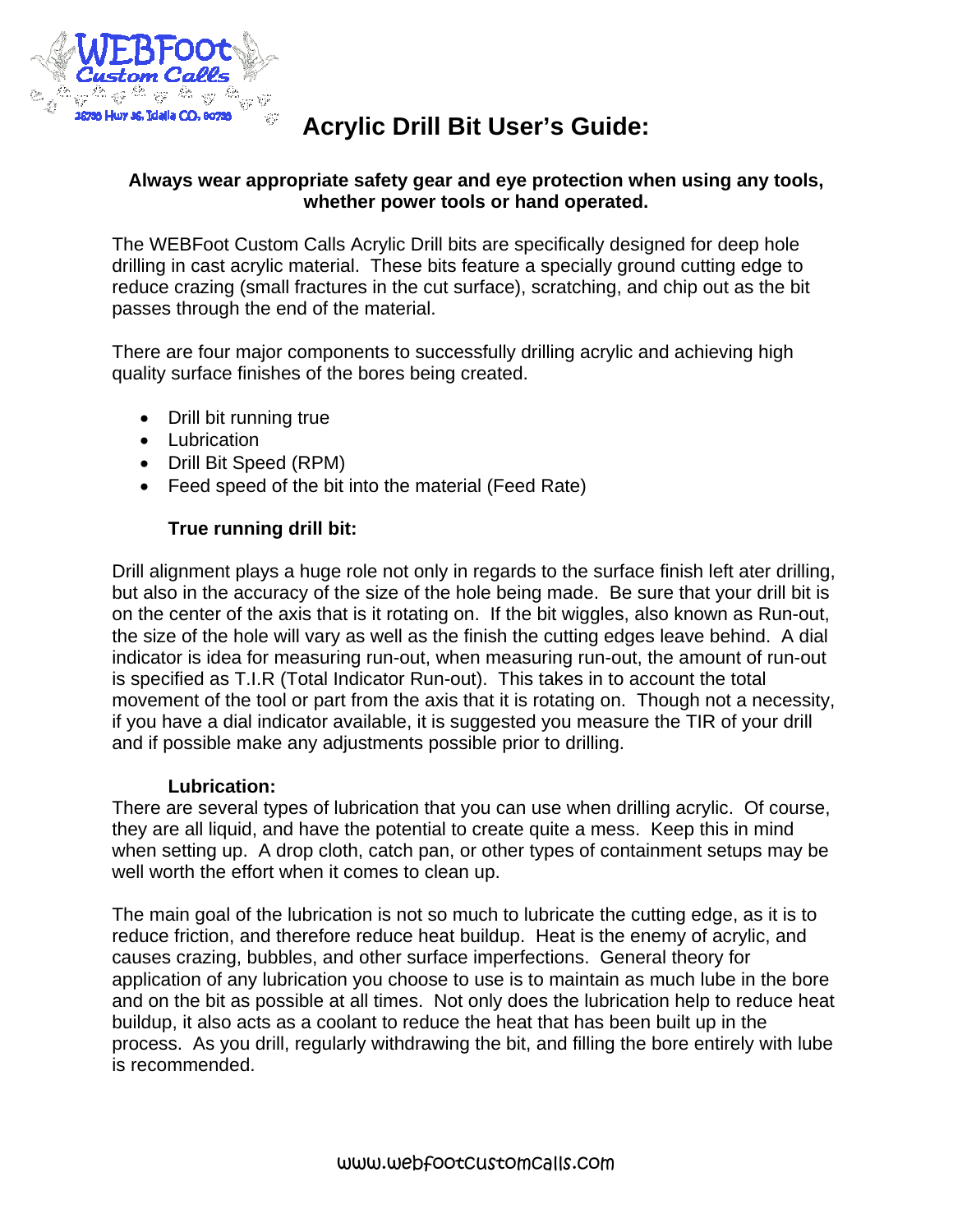- WD40: Many people use WD40 as lubrication for the drill bit. It is a thin liquid and can easily migrate to the bottom of the hole. It is readily available and available in aerosol cans making application more convenient.
- ATF (Automatic Transmission Fluid): Preferably Dextron/Mercon type rather than the old Ford Type F (due to friction modifiers in Type F). ATF is another commonly used lube for drilling acrylic. It is not as thin as WD40 but still migrates well to the point of the drill bit. ATF is also readily available though the application is not quite as convenient as the aerosol cans of WD40. Some believe the better lubricating properties of ATF yields a better finish but it seems to be more of a personal preference/availability issue.
- Automotive Antifreeze: Some use antifreeze as their coolant choice due to cost. And though it may work well, it does not appear to be any better than many of the other coolant choices. That being the case, the toxicity of antifreeze makes it a less desirable choice. Automotive antifreeze has a sweet smell and taste that animals (like house pets) are attracted to and it is exceptionally poisonous to animals.
- Dish soap and Water: Readily available and inexpensive, a strong mix of dish soap and water (roughly 1:2 ratio of soap to water) is a good coolant. The down side of using this as a lubricant is the water. If using this mix, be sure to completely wipe down any metal surfaces and then wipe with a rust preventative to preserve your equipment. Rust on any machine is not good.
- Water Soluble Oil/Coolant: This is used in most machine shops by various machines. It is designed to enhance efficiency of the cutter, reduce heat, lubricate cutting surfaces, and inhibit rusting of metal surfaces. It is not as readily available as other lubricants, nor as cheap as most, but overall it is a combination of rust inhibitors, lubrication, and cooling. Generally it is mixed with water at an 8-12% ratio, though higher concentrations are regularly used. WSO is available many places online.
- Feel free to experiment, you may find the next best thing since sliced bread and peanut butter. You're only limited by your imagination. Vegetable oil, Mineral Oil, Motor Oil, and so on.

## **RPM (Drill Speed):**

RPM of the bit is another huge contributor to a quality surface finish. Slower is better! Generally best results have been achieved running in the 400-600 RPM range with the larger bits (.500" to .750" range). Smaller bits in the .200" to .250" range can be run faster, but results vary by size and RPM so you may wish to experiment a little with the higher RPMS.

### **Feed Rate:**

Not to say this is the MOST important of all the main contributing variables, it does have a large impact on the finish your drill bit will leave behind. Since almost all users will be running manual machines, its nearly impossible to specify the feed rate in specific terms